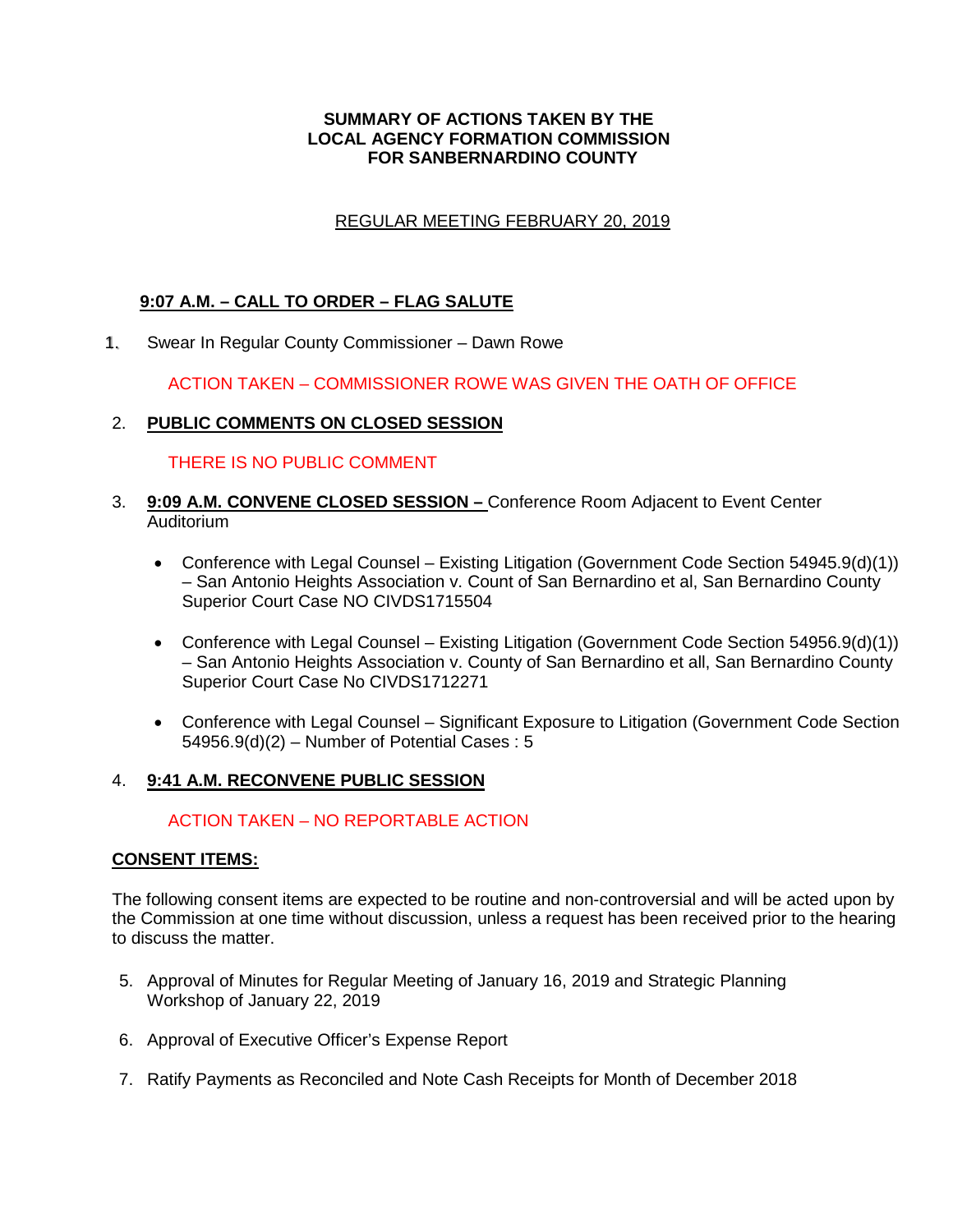### ACTION TAKEN – STAFF RECOMMENDATIONS APPROVED IN ITS ENTIRETY

8. Consent Items Deferred for Discussion

## NO ITEMS DEFERRED FOR DISCUSSION

#### **DISCUSSION ITEMS:**

9. Review and Accept Audit Report for Fiscal Year Ended June 30, 2018

ACTION TAKEN - STAFF RECOMMENDATION TO RECEIVE AND FILE, APPROVED IN ITS **ENTIRETY** 

- 10. Update on LAFCO 3187 Countywide Service Review for Water, Required Continued Monitoring for:
	- a. Daggett Community Services District
	- b. County Service Area 70 Zone W-4 (Pioneertown)

# ACTION TAKEN – STAFF RECOMMENDATION APPROVED IN ITS ENTIRETY

- 11. Update on LAFCO 3190 Countywide Service Review for Wastewater, Required Continued Monitoring for:
	- a. City of Victorville/Victorville Water District
	- b. Victor Valley Wastewater Reclamation Authority

ACTION TAKEN - STAFF RECOMMENDATION APPROVED IN ITS ENTIRETY

12. Report on Strategic Planning Workshop of January 22, 2019

### ACTION TAKEN – STAFF RECOMMENDATION APPROVED IN ITS ENTIRETY WITH FURTHER DIRECTION GIVEN TO STAFF REGARDING THE LAFCO VISION STATEMENT AND OTHER LAFCO STRATEGIES

### **INFORMATION ITEMS:**

13. Legislative Update Report

ORAL REPORT PROVIDED

14. Executive Officer's Oral Report

ORAL REPORT PROVIDED

15. Commissioner Comments

NONE PROVIDED